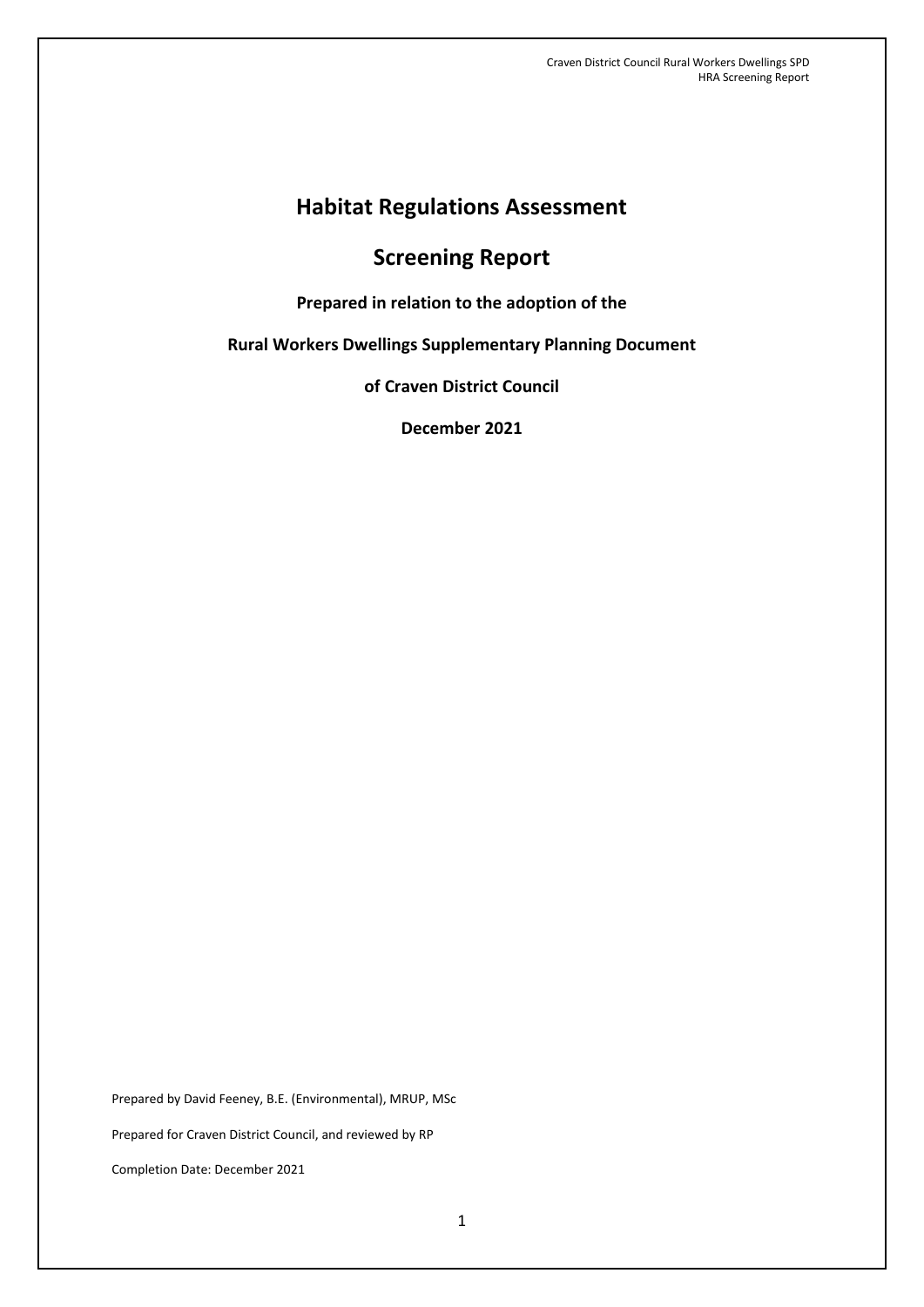## **Contents**

| 2. |  |
|----|--|
|    |  |
|    |  |
|    |  |
|    |  |
|    |  |
|    |  |
|    |  |
|    |  |
|    |  |

#### Notes for readers:

*The author as named has prepared this report for the use of Craven District Council. The report conclusions are based on the best available information, including information that is publicly available. This information is assumed to be accurate as published and no attempt has been made to verify these secondary data sources. This report was prepared in November 2020 and updated in December 2020. It is subject to and limited by the information available during this time. This report has been prepared with all reasonable skill, care and diligence within the terms of the contract with the client. The author accepts no responsibility to third parties of any matters outside the scope of the report. Third parties to whom this report or any part thereof is made known rely upon the report at their own risk.*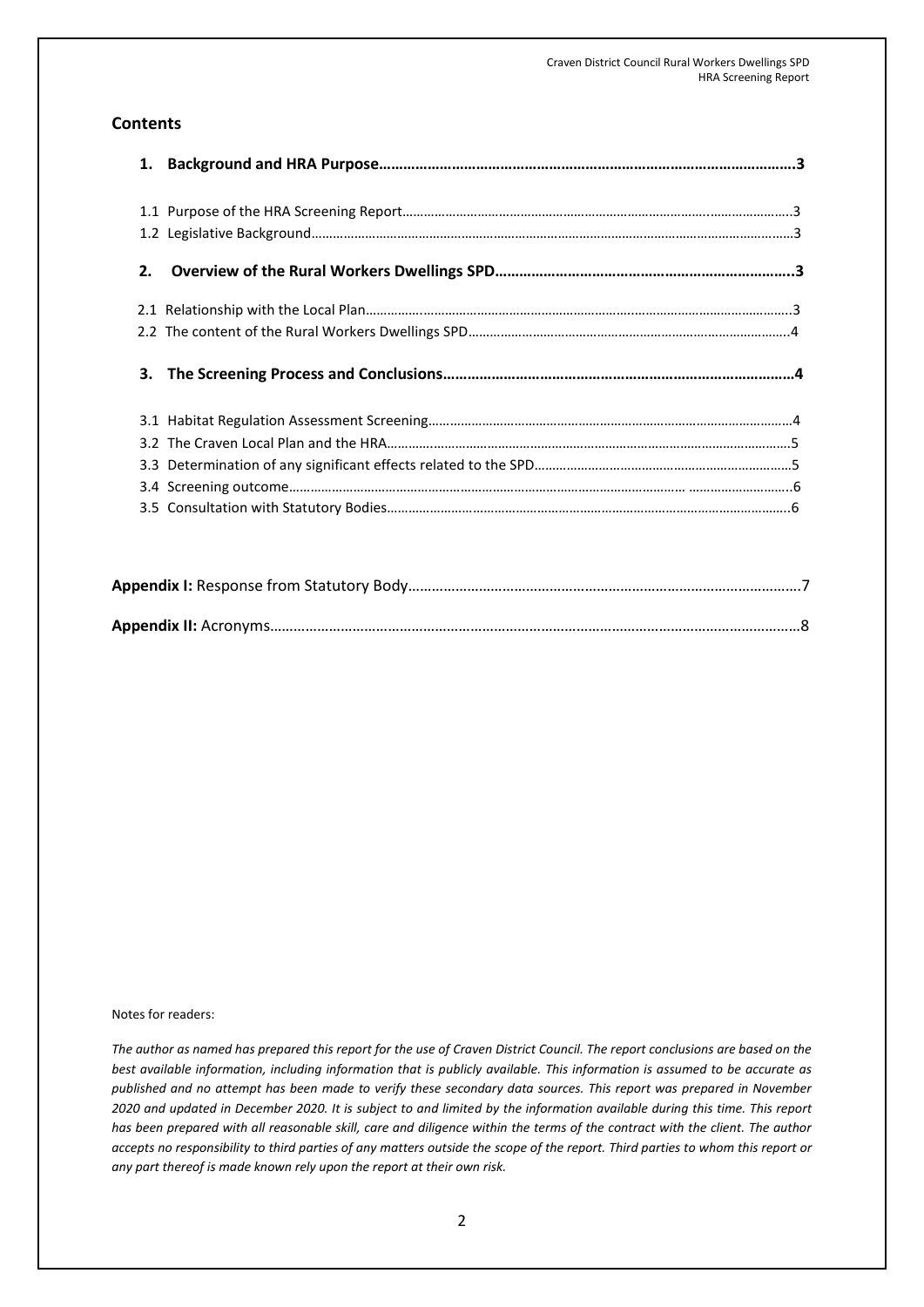# **1. HRA Purpose and Legislative Background**

## **1.1 Purpose of the HRA Screening Report**

This screening report has been prepared to determine whether the Rural Workers Supplementary Planning Document (SPD) prepared by Craven District Council should be subject to a Habitat Regulations Assessment (HRA) Appropriate Assessment or further assessment.

## **1.2 Legislative Background**

1.2.1 A Habitat Regulation Assessment (HRA) refers to the several distinct stages of assessment which must be undertaken in accordance with the Conservation of Habitats and Species Regulations 2017 (as amended), and the Conservation of Offshore Marine Habitats and Species Regulations 2017 (as amended). These undertaken stages determine if a plan or project may affect the protected features of a habitats site before deciding whether to undertake, permit or authorise it. Hence, these regulations are for all plans and projects which may have likely significant effects on a designated international site or sites, and are not directly connected with or necessary to the management of the designated site.

1.2.2 These designated international sites feature Special Areas of Conservation (SACs), Special Protection Areas (SPAs), and Ramsar sites. The SAC is defined in the Habitats Directive (92/43/EEC) and it is designated to protect habitats and species listed in Annex I and Annex II of the directive, which are considered to be of European and national importance. The SPA focuses on safeguarding the habitats of migratory birds and particularly certain threatened birds. A Ramsar site is a wetland site designated to be of international importance under the Ramsar convention. As a matter of Government policy, the HRA is also required for candidate SACs, potential SPAs, and proposed Ramsar sites for the purposes of considering plans or programmes which may affect them.

1.2.3 In the Planning Practice Guidance (PPG), paragraphs 65-001 to 65-010 give guidance on the use of Habitat Regulations Assessment. In paragraph 65-002, it states: *"if a proposed plan or project is considered likely to have a significant effect on a protected habitats site (either individually or in combination with other plans or projects) then an appropriate assessment of the implications for the site, in view of the site's conservation objectives, must be undertaken"* and *"a significant effect should be considered likely if it cannot be excluded on the basis of objective information and it might undermine a site's conservation objectives."*

## **2. Overview of the Rural Workers Dwellings SPD**

## **2.1 Relationship with the Local Plan**

2.1.1 Under the Planning & Compulsory Purchase Act 2004, policy guidance can be provided in Supplementary Planning Documents (SPDs). In line with the National Planning Policy Framework (NPPF), this SPD provides further guidance on the delivery of rural workers dwellings in the Craven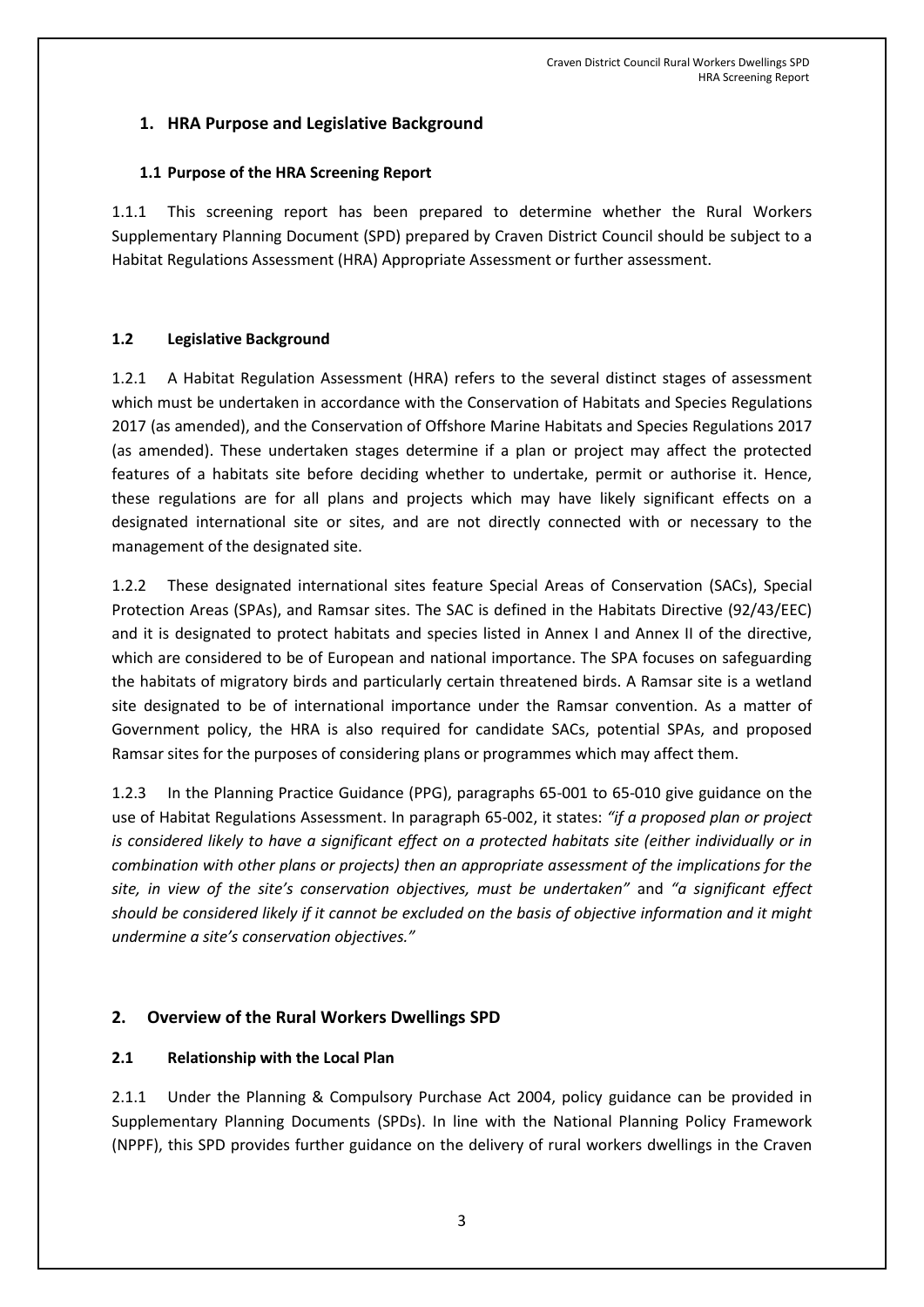Local Plan area and provides further detail to help explain the objectives relating to the following policies of the Craven Local Plan (2012 – 2032), which was adopted in November 2019:

- Policy EC3: Rural Economy
- Policy SD1: Presumption in favour of sustainable development
- Policy SD2: Meeting the Challenge of Climate Change
- Policy SP4: Spatial Strategy and Housing Growth
- Policy ENV1: Countryside and Landscape
- Policy ENV2: Heritage
- Policy ENV3: Good Design

The SPD hence supports the local plan and is produced in accordance with the procedures introduced by the 2004 Act.

2.1.2 Unlike the local plan itself, the SPD is not examined by an inspector, but it is subject to a public consultation process before being formerly adopted by elected Council Members in a Council resolution. The SPD will be a material consideration in planning decisions.

### **2.2 The content of the Rural Workers Dwellings SPD**

2.2.1 The primary policy focus of the Rural Workers Dwellings SPD is Policy EC3: Rural Economy. Criterion (d) of Policy EC3 *"enables farm, forestry and other land based businesses to build the new and replacement buildings and infrastructure they need to function efficiently, including dwellings where they are fully justified on functional and financial grounds".*

2.2.2 A rural worker's dwelling is hence a new build dwelling, or one created by replacing an existing building, that is required to house a rural worker associated with farm, forestry and other land-based businesses. The term 'land-based businesses' relates to farming and industries connected to the land and environment, including horticulture, food production, conservation, landscaping and equine uses. Within this SPD, farm, forestry and land-based businesses are collectively referred to as 'a rural enterprise'.

### **3. The Screening Process and Conclusions**

### **3.1 Habitat Regulations Assessment Stages**

3.1.1 The Habitats Directive sets out various stages of the HRA process, and the relevant plan or programme must be analysed under the relevant stage(s) as deemed suitable based on the likelihood and severity of significant effects. These stages are listed and explained as follows:

- **Stage 1 – Screening:** To test whether a plan or project either alone or in combination with other plans and projects is likely to have a significant effect on an international site;
- **Stage 2 – Appropriate Assessment:** To determine whether, in view of an international site's conservation objectives, the plan (either alone or in combination with other projects and plans) would have an adverse effect (or risk of this) on the integrity of the site with respect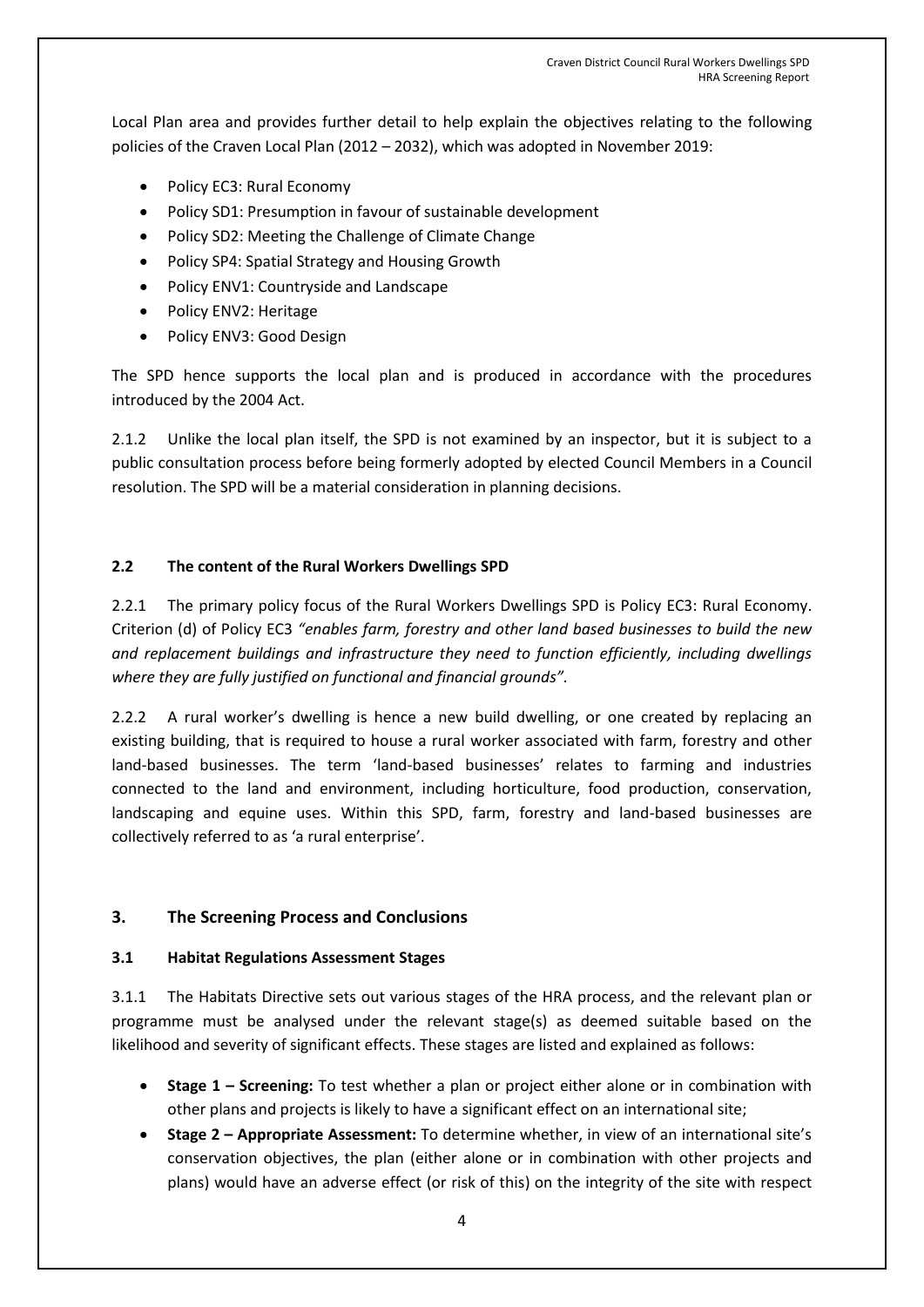to the site structure, function and conservation objectives. If adverse impacts are anticipated, potential mitigation measures to alleviate impacts should be proposed and assessed;

- **Stage 3 – Assessment of alternative solutions:** Where a plan is assessed as having an adverse impact (or risk of this) on the integrity of an international site, there should be an examination of alternatives (e.g. alternative locations and designs of development); and
- **Stage 4 – Assessment where no alternative solutions remain and where adverse impacts remain:** In exceptional circumstances (e.g. where there are imperative reasons of overriding public interest), compensatory measures to be put in place to offset negative impacts.

### **3.2 The Craven Local Plan and the HRA**

3.2.1 A HRA Appropriate Assessment has been produced for the Craven Local Plan. It is available to view under the 'Sustainability and habitats' page of the Craven District Council website (*www.cravendc.gov.uk/planning/planning-policy/evidence-and-monitoring/sustainability-andhabitats*). During the early stages of the local plan's preparation, a Screening Assessment Report was prepared in 2016 to determine the requirement for an Appropriate Assessment. As the draft plan process evolved, the emerging spatial strategy, allocated sites, housing growth options and policies were subject to change in content, and at the time of completion, the screening assessment could not rule out potential significant effects on relevant internationally designated sites. An Appropriate Assessment report was hence deemed suitable to analyse all of the plan's updated elements, as part of the continued interaction of the Habitats Regulations Assessment process with the evolving local plan.

3.2.2 Under this process, a number of iterations of the Appropriate Assessment were prepared to support each key stage of the local plan's progression to adoption. The final Appropriate Assessment iteration was published to coincide with the adoption of the local plan in November 2019. It was the conclusion of the HRA that the chosen spatial strategy, housing growth option, policies and allocated sites chosen by the adopted Craven Local Plan would not have any adverse impacts on the designated European sites in terms of their ecological integrity.

## **3.3 Determination of any significant effects relating to the SPD**

3.3.1 The aforementioned HRA process for the adopted Craven local plan assessed whether the plan was likely to have significant effects on international sites that are partially inside the local plan boundary, adjacent to the boundary, or thought important through being potentially affected (e.g. downstream of a water body). A full determination cannot be made until the statutory consultation body has been consulted; in this case this body is Natural England. The international sites which are relevant for the Craven Local Plan and any associated SPDs include Special Areas of Conservation (SACs), Special Protection Areas (SPAs), and Ramsar sites, and are listed in alphabetical order as follows:

- Bowland Fells SPA
- Craven Limestone Complex SAC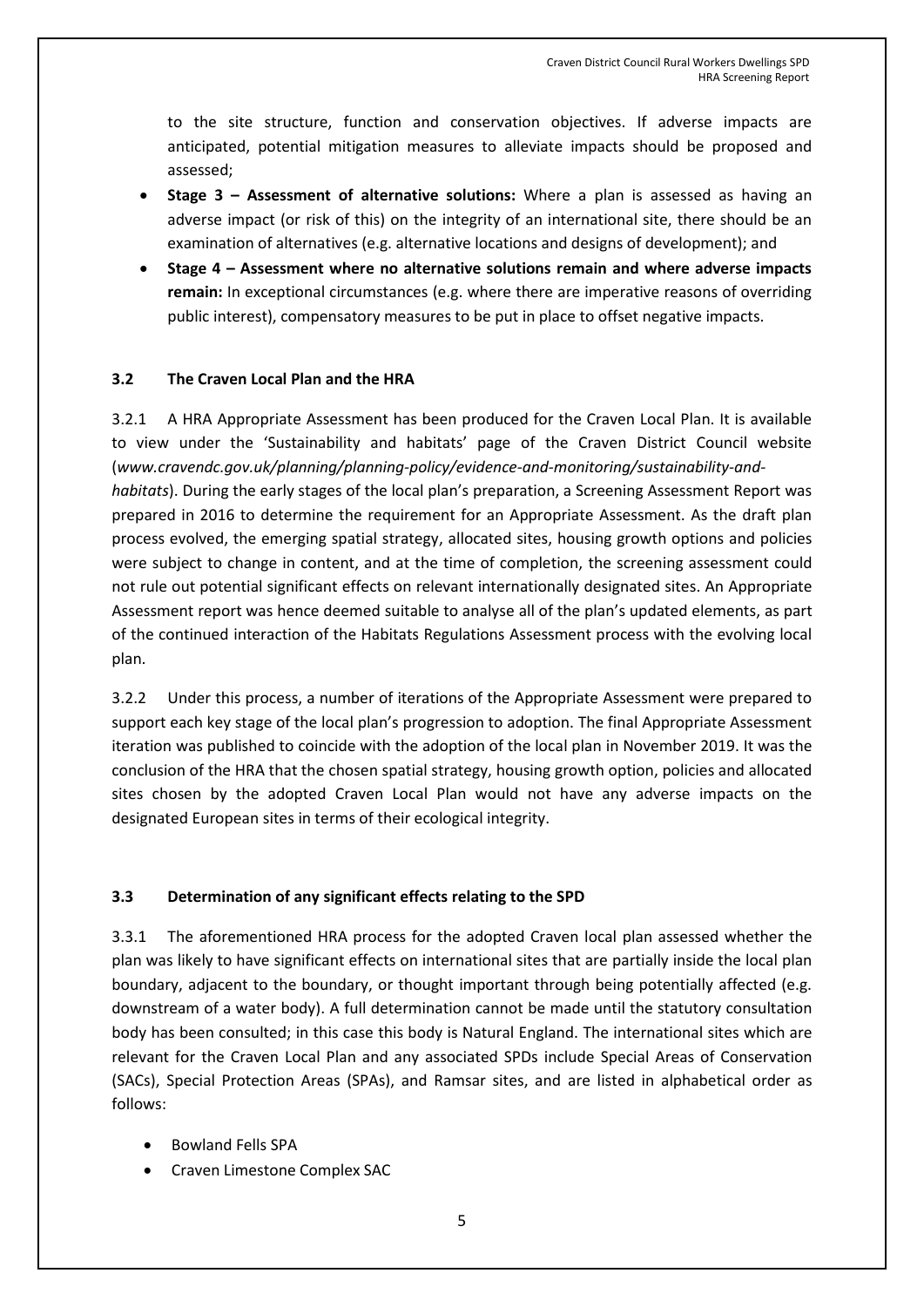- Ingleborough Complex SAC
- Leighton Moss SPA and Ramsar site
- Malham Tarn Ramsar site
- Morecambe Bay Pavements SAC and Morecambe Bay SPA
- North Pennine Dales Meadows SAC
- North Pennine Moors SAC and North Pennine Moors SPA
- South Pennine Moors SAC and South Pennine Moors (Phase 2) SPA

3.3.2 The HRA for the local plan took into account both the extent of the housing and economic growth for the plan area. It concluded that the growth planned could be accommodated without causing significant affects either alone or in combination on any of the aforementioned internationally designated sites. The inspector at the local plan's examination (October 2018) concluded that the plan also would not cause any adverse effects on the integrity of these designated sites. Rural workers dwellings form part of the planned housing development growth in the Craven local plan area. Hence, policy EC3 and other policies relevant to this SPD have already been considered in the appropriate assessment of the local plan.

3.3.3 All adopted Craven Local Plan policies, including those policies listed at section 2.1 above were analysed in the Sustainability Appraisal (SA) and HRA of the local plan and in the plan's examination, where they were judged to be a sound and suitably evidenced based policy fit for its purpose. The policies listed at paragraph 2.1.1, in terms of the type and amount of development they seek and promote, are not deemed to cause any adverse effects on these internationally designated sites.

#### **3.4 Screening outcome**

3.4.1 This screening report has assessed the potential effects of the proposed Craven District Council Rural Workers Dwellings SPD, with a view to determining whether an Appropriate Assessment (Stage 2) or further stage in the HRA process is required under the Habitats Directive. The Rural Workers Dwellings SPD provides further guidance to relevant policies in the Craven Local Plan, therefore it is closely related. Proposals in the SPD, including requirements for development, refer to policies set out in the Council's local plan, but do not propose policies themselves. The Rural Workers Dwellings SPD does not create new policies, but instead it provides further guidance to relevant adopted Craven Local Plan policies. Hence, in line with the HRA of the local plan, the Rural Workers Dwellings SPD is not likely to cause any likely significant effects alone or in combination on the designated international sites, in terms of their integrity. Therefore, it is not necessary to move to the Stage 2 Appropriate Assessment or beyond.

#### **3.5 Consultation with Statutory Body**

3.5.1 This HRA screening report is subject to consultation with the statutory consultee of Natural England. The response from the statutory body is presented in Appendix I*.*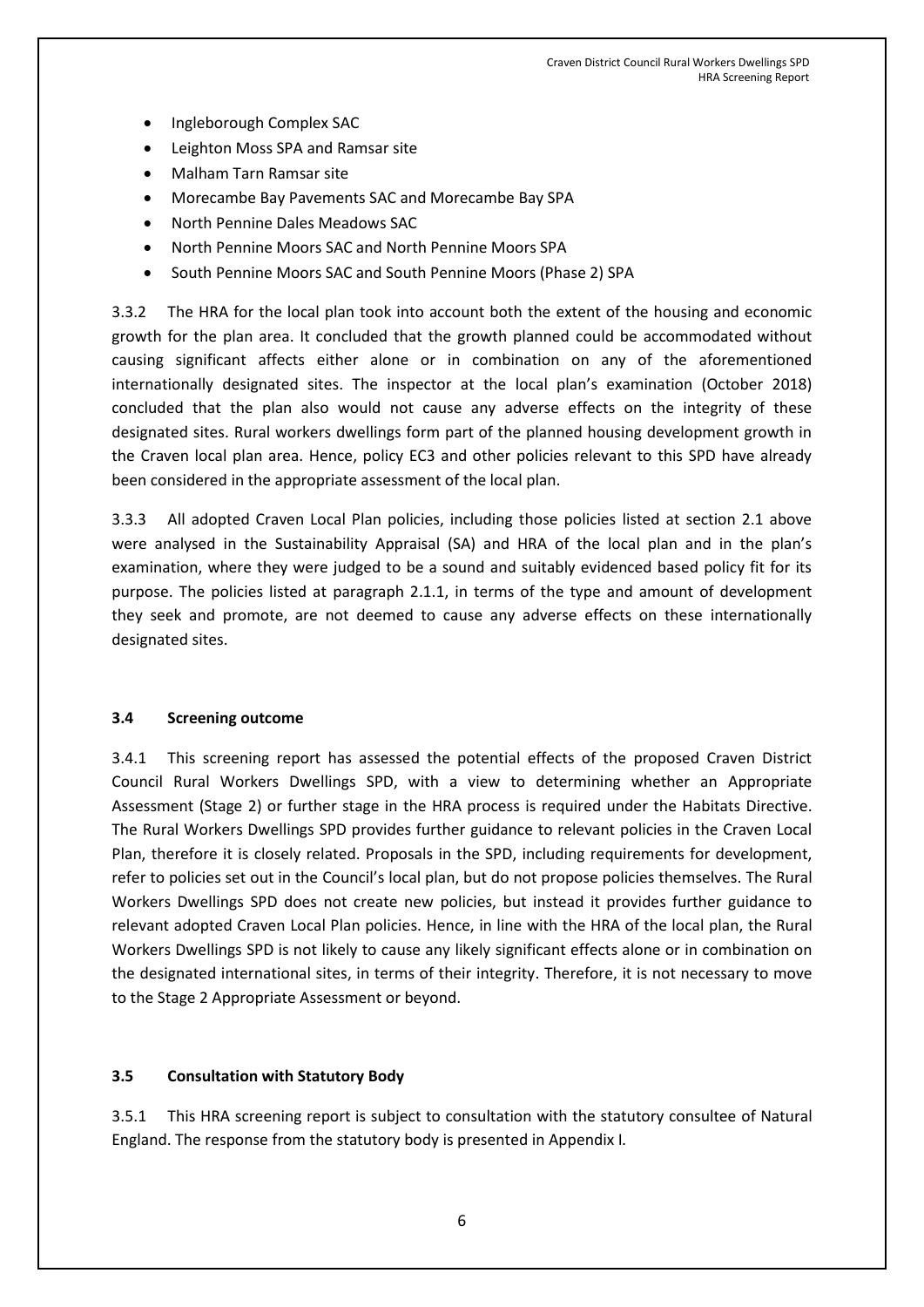# **Appendix I: Response from Statutory Body**

The following response from Natural England was received on 30 November 2021. The text related to the HRA Screening Report for this SPD is shown below. The advice regarding some of the wording of Section 3.4.1 has been incorporated into the body of text above.

*"Natural England broadly agrees with the conclusions of the Rural Workers Dwellings SPD Habitat Regulations Assessment Screening report. Based on the information provided, Natural England advises that the SPD is unlikely to have a likely significant effect on any European site, either alone or in-combination with other plans and projects, and can therefore be screened out from any requirement for further appropriate assessment.* 

*Please note that Section 3.4.1 states "in line with the HRA of the local plan, the Rural Workers Dwellings SPD will not cause any adverse effects alone or in combination on the designated international sites, in terms of their integrity." The purpose of the Screening stage of the HRA process is to determine whether a plan or project, either alone or in combination with other plans and projects, is likely to have a significant effect on an international site. Therefore, the HRA Screening report should focus on likely significant effects and not draw conclusions about adverse effects on site integrity. We advise that this wording is revised.* 

*Please note that relevant individual planning applications may still be subject to HRA Screening, if they are located in close proximity to European Sites."*